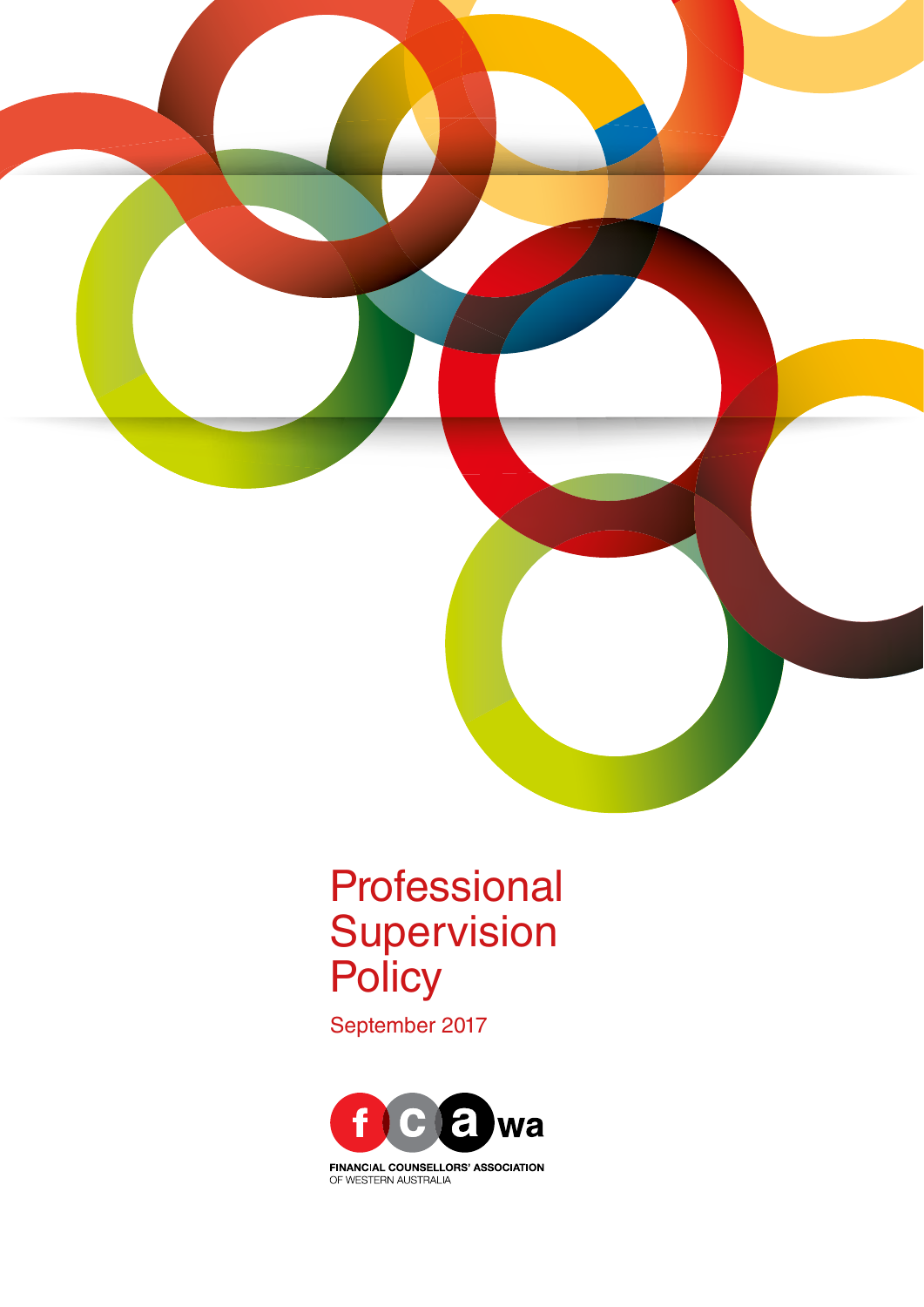# **Contents**

| Why do we need Financial Counselling supervision?5<br>Requirements to be a Financial Counselling Supervisor 8<br>Professional indemnity insurance for supervisors 9<br>National standards - Supervision applies to Associate members and full/ |                                                       |  |
|------------------------------------------------------------------------------------------------------------------------------------------------------------------------------------------------------------------------------------------------|-------------------------------------------------------|--|
|                                                                                                                                                                                                                                                |                                                       |  |
|                                                                                                                                                                                                                                                |                                                       |  |
|                                                                                                                                                                                                                                                |                                                       |  |
|                                                                                                                                                                                                                                                |                                                       |  |
|                                                                                                                                                                                                                                                |                                                       |  |
|                                                                                                                                                                                                                                                |                                                       |  |
|                                                                                                                                                                                                                                                |                                                       |  |
|                                                                                                                                                                                                                                                |                                                       |  |
|                                                                                                                                                                                                                                                |                                                       |  |
|                                                                                                                                                                                                                                                |                                                       |  |
|                                                                                                                                                                                                                                                |                                                       |  |
|                                                                                                                                                                                                                                                |                                                       |  |
|                                                                                                                                                                                                                                                |                                                       |  |
|                                                                                                                                                                                                                                                |                                                       |  |
|                                                                                                                                                                                                                                                |                                                       |  |
|                                                                                                                                                                                                                                                |                                                       |  |
|                                                                                                                                                                                                                                                |                                                       |  |
|                                                                                                                                                                                                                                                |                                                       |  |
|                                                                                                                                                                                                                                                |                                                       |  |
|                                                                                                                                                                                                                                                |                                                       |  |
|                                                                                                                                                                                                                                                | Rights and responsibilities of supervisors / agencies |  |
|                                                                                                                                                                                                                                                |                                                       |  |
|                                                                                                                                                                                                                                                |                                                       |  |
|                                                                                                                                                                                                                                                |                                                       |  |
|                                                                                                                                                                                                                                                |                                                       |  |
|                                                                                                                                                                                                                                                |                                                       |  |
|                                                                                                                                                                                                                                                |                                                       |  |
|                                                                                                                                                                                                                                                |                                                       |  |
|                                                                                                                                                                                                                                                |                                                       |  |
|                                                                                                                                                                                                                                                |                                                       |  |
|                                                                                                                                                                                                                                                |                                                       |  |
|                                                                                                                                                                                                                                                |                                                       |  |
| Making supervision work: what each agree to contribute 12                                                                                                                                                                                      |                                                       |  |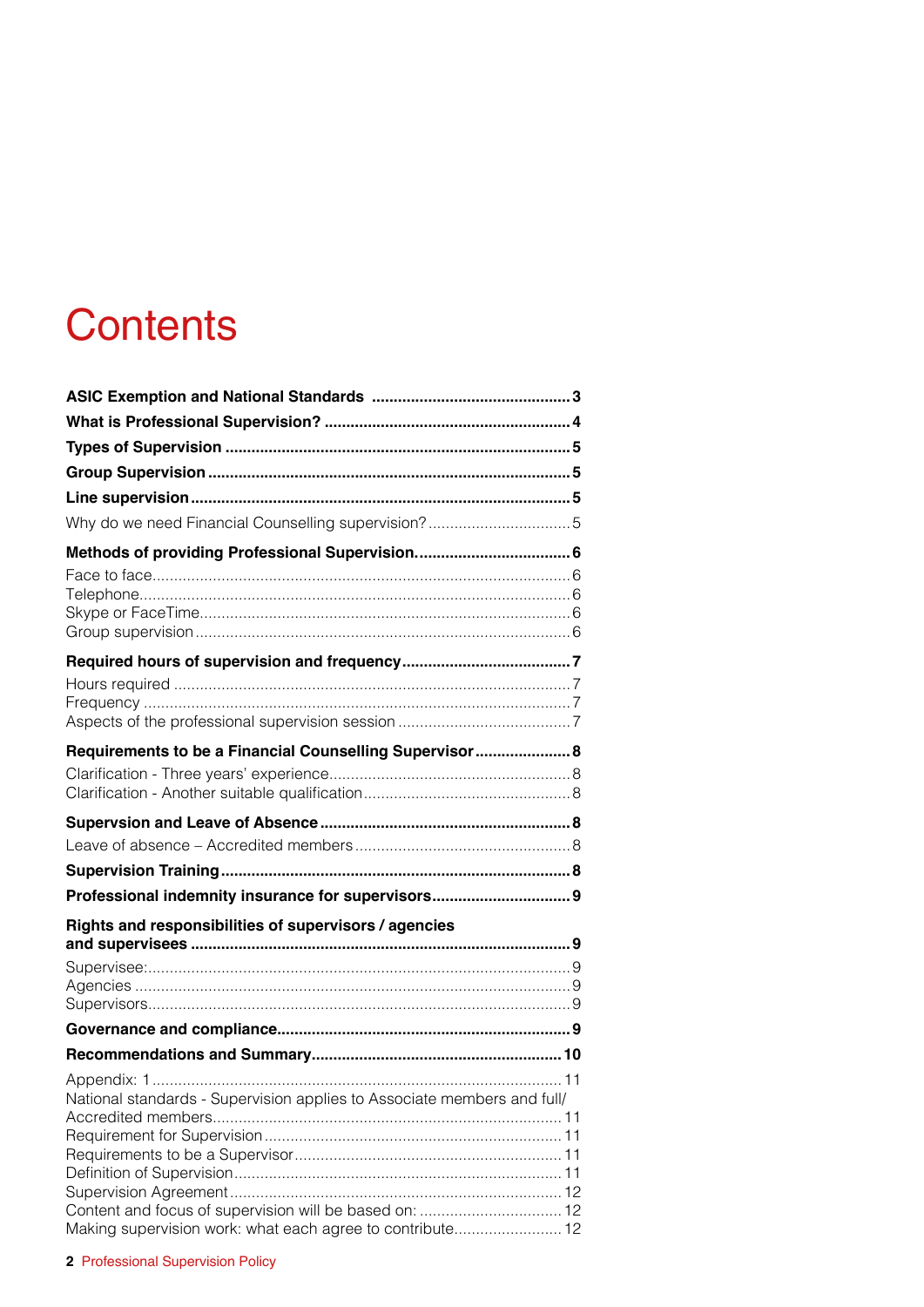## Preamble

It has been identified by FCAWA that clarity around the requirements for supervision for Financial Counsellors has been one of the most challenging areas for employing agencies in WA. As the peak body for financial counselling in WA, we are committed to identifying and providing clarity around the requirements for supervision to ensure agencies comply with both the National Standards in Financial Counselling and the ASIC exemption from licensing. This policy applies to all Associate and Accredited members of the Association as part of their obligations to meet eligibility and membership to FCAWA.

## ASIC Exemption and National Standards

In relation to regulatory factors – supervision is one of the key compliance areas along with Continuing Professional Development (CPD) points in regard to the financial counselling industry Australia wide. Financial Counselling Autsralia (FCA) have outlined this in the National Standards (Appendix 1).

#### **The Australian Government, through the Australian Securities and Investment Commission (ASIC) within the Financial Services legislation has provided financial counselling with an exemption from licensing;**

*The Australian Securities and Investments Commission (ASIC) has granted conditional relief from the licensing requirements under the Corporations Act (the Act) to*  financial counselling agencies that may provide financial product advice as part of a financial counselling service.

#### *ASIC Corporations (Financial Counselling Agencies) Instrument 2017/792*

*This relief is subject to further conditions including, that:*

- *• Financial counsellors do not give advice to clients about purchasing investment products, such as shares or managed investments; and*
- No fees or charges are paid by clients for any aspect of the financial counselling service; and
- The financial counselling agency is likewise unable to be remunerated (including by commission) directly or indirectly in relation to any action of the client; and
- The financial counselling agency does not operate or participate in a financial services business beyond the scope of this relief, and takes all reasonable steps to ensure that none of its employees do so.

A financial counselling service is a counselling and advocacy service provided predominantly to assist individuals in financial difficulty because of such things as debt-overcommitment, unemployment, sickness or family breakdown. There are currently more than 150 financial counselling agencies operating across Australia, employing more than 500 financial counsellors. The agencies are funded variously by federal, state and, in some cases, local governments.

Financial counsellors predominantly advise clients about managing the consequences of debt, and in most cases clients of financial counsellors are not otherwise able to access commercial advisory services.

While credit is not part of the licensing regime under the Act, ASIC notes that a financial counsellor, may, in the course of assisting a client to manage their financial position, give advice about other regulated products, such as deposit accounts, personal insurance or superannuation.

This relief is made available so that financial counselling agencies are able to continue to offer full and independent counselling services to their clients under the new licensing regime, where the individual financial counsellors have adequate skills and knowledge to provide the service.

### **The Employing Organisation**

- Supervision helps the agency to fulfil its service responsibilities and obligations to consumers and to fulfil its responsibilities as an employer to guide and support its staff.
- The relief is not intended to be available to any counselling, advocacy, information or education services which directly or indirectly charge clients for their services, or that otherwise do not meet the conditions of this relief.

In order to obtain this relief, individual financial counsellors must also be members of, or be eligible to be members of, a recognised National or State Financial Counselling Association. Membership requirements themselves set standards about conflicts of interest and professional conduct

• Agencies receive the relief for not requiring a license, and it is therefore the agencies responsibility to ensure membership requirements of their financial counsellors are met.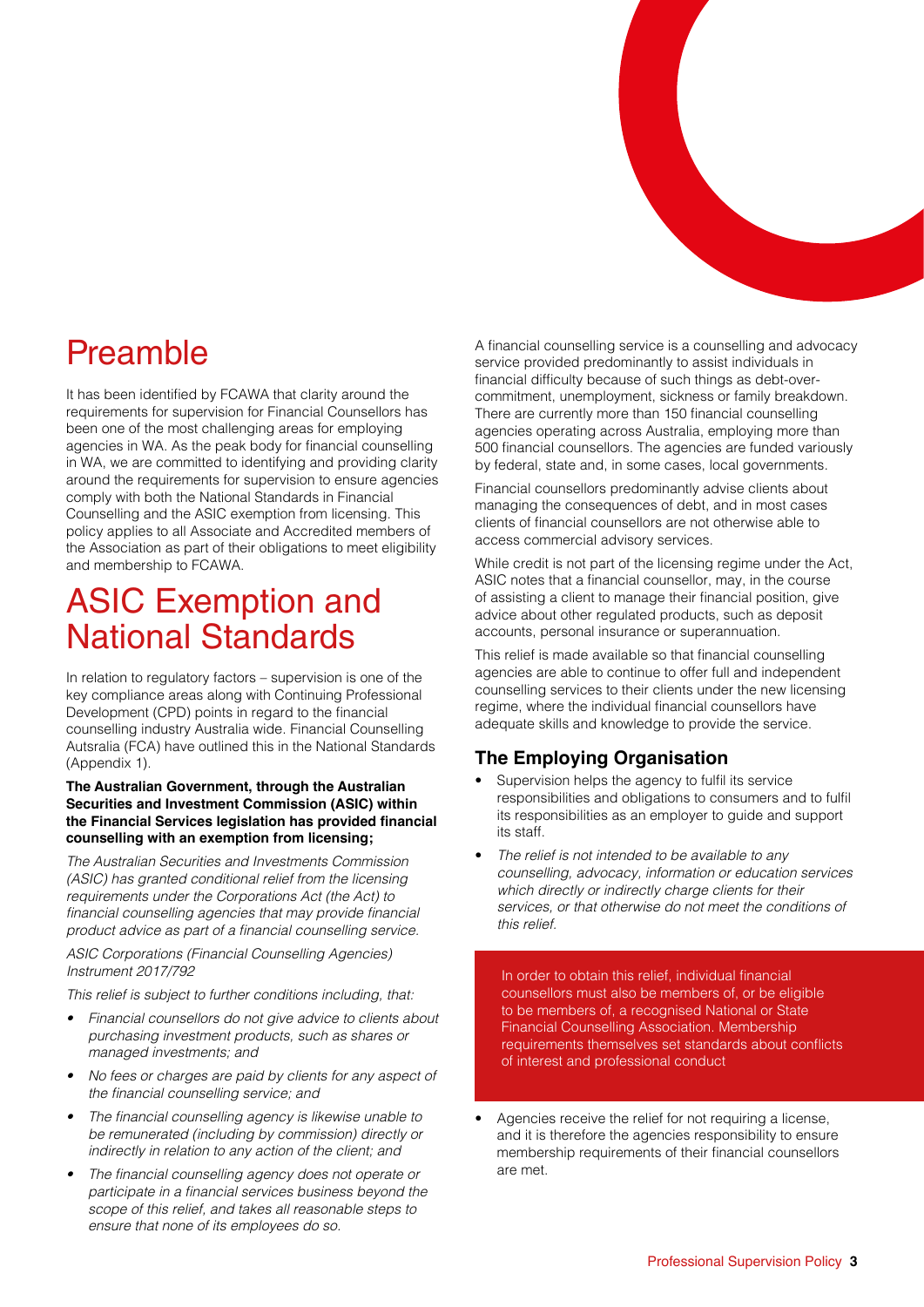## What is Professional Supervision?

Professional supervision supports the counsellor to develop skills and knowledge and provides an opportunity to reflect on and discuss case work issues and may also include personal issues that may be impacting on the financial counsellor's work. It provides a way for the financial counsellor to acquire competence needed to fulfil their professional responsibilities and is an important mechanism for maintaining a high-quality service to clients.

It is clear that for some financial counsellors it is difficult to obtain one on one financial counselling supervision. This includes, but is not restricted to, rural and remote financial counsellors who often work in isolation.

Therefore, we have looked at appropriate options for meeting the supervision criteria.

- 100% of all supervision hours (10 hours for a full time equivalent) with a financial counselling supervisor (see requirements to be a supervisor) Or;
- 50% of hours (5 hours per annum for a full time equivalent, 3 hours for a part time equivalent) with a financial counselling supervisor 50% can be made of;
	- o Group supervision
	- o Clinical supervision
	- o Line Management

Professional supervision can be made up of financial counselling supervision 100% (see under requirements to be a supervisor) or;

50% financial counselling supervision and then other supervision either line management / clinical or group supervision.

#### **Optimum Supervision Requirements**



#### **Minimum Supervision Requirements**



**Face to Face 1 to 1**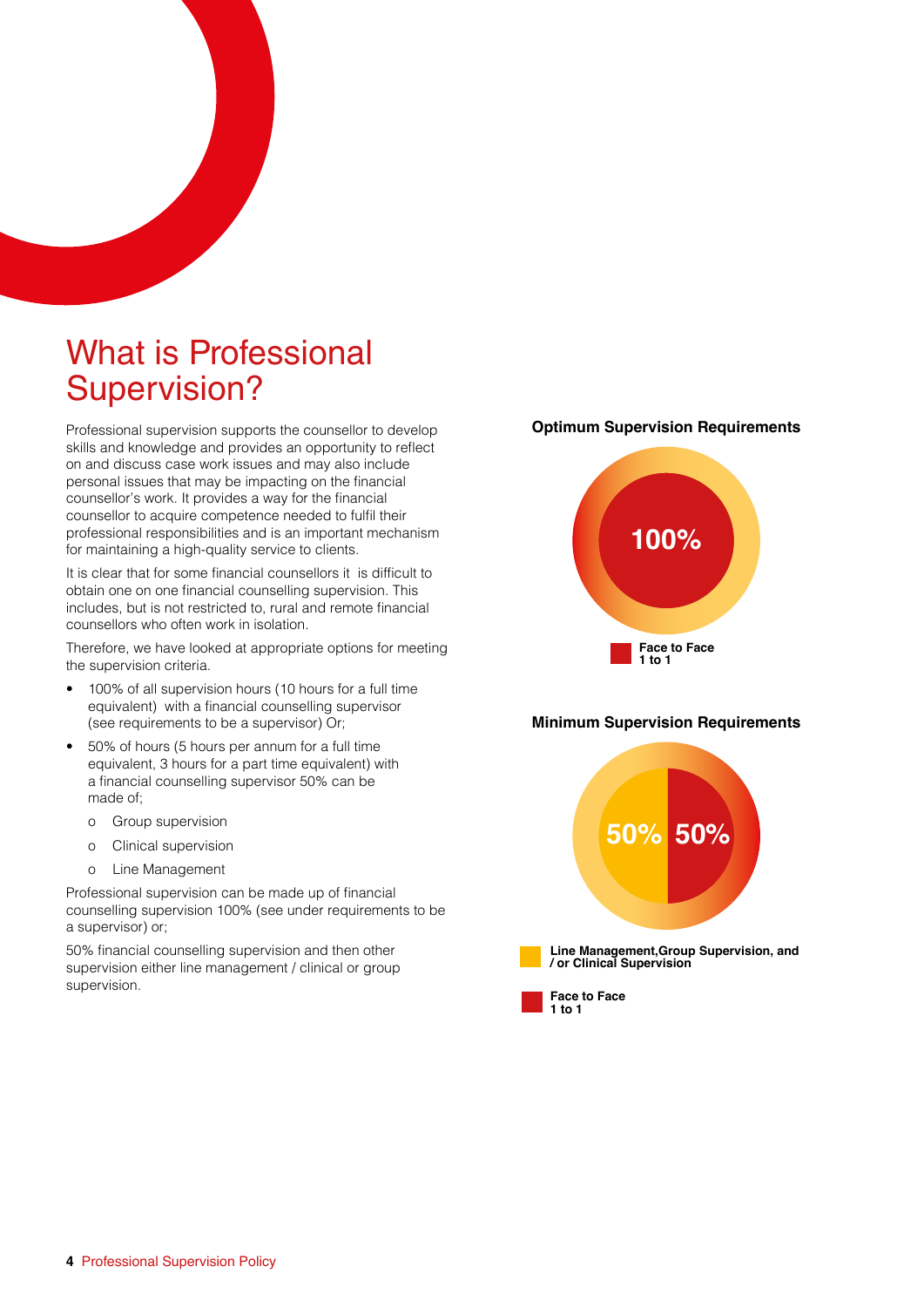# Types of Supervision

### **Group Supervision**

Group supervision is when a group of financial counsellors, facilitated by an appropriately trained and recognised Financial Counselling supervisor, meet for the purpose of supervision. This session may include issues of self-care and boundaries, debriefing and support, general counselling and ethical issues, as well as presentation and discussion of cases.

#### **Please note: The nominated supervisor needs to be clearly identified in the group. The supervisor must sign the supervision sheet. The supervisor can not record this as their own supervision.**

### **Line supervision**

If a line supervisor is also the financial counselling supervisor it is imperative to keep the two roles separate. This can be helped by: using the supervision template, or differentiating the separate part of supervision. It could also be suggested that some of the hours required could be gained through group supervision or by sourcing an outside supervisor to keep line management issues outside of the supervision process for financial counselling supervision.

Supervision helps another to learn from their experience in the workplace. The focus is on practise, including the financial counsellors' wellbeing and skill development, with the goal of achieving the best outcomes for the client.

Responsibility for time management, administration duties and communication in the organisation is a management supervisory role and not the FCAWA approved supervisors' responsibility.

### **Clinical supervision**

This will be with a specialised service that has qualified psychologists and or counsellors.

## Why do we need Financial Counselling supervision?

Working in stressful environment has a deleterious effect on the well-being of any worker. Workers who are unhappy or stressed is not effectual, both for the worker or the client.

The accountability and work of a supervisor cannot be overlooked and is to ensure that the counsellor is providing a service which is consistent ethical and effective for all concerned. If this is done properly then the employing agency will be protected.

It is intended as a process to support workers in financial counselling organisations to provide a better, more confident and creative services to clients. In this case, the primary focus is the *actual doing* of the work and how workers can extend themselves in relation to their practice.

Though definitions of professional supervision for financial counsellors vary, the principle goals and outcomes are consistent and can be summarised as follows through 4 main components:

(This is not an exhaustive list but put there for ideas.)

\*The basis for professional supervision- (information provided from FCRC)

### **The consumer / client**

Supervision helps to protect the rights and legitimate interests of what is recognised as a highly vulnerable group. Supervision helps to promote effective and high-quality service through;

- discussions to look for a better option for clients
- workshop client cases to discuss options strategies and actions may have valid alternatives for a more desirable outcome for a client.
- ensure that services to clients is safe, ethical and competent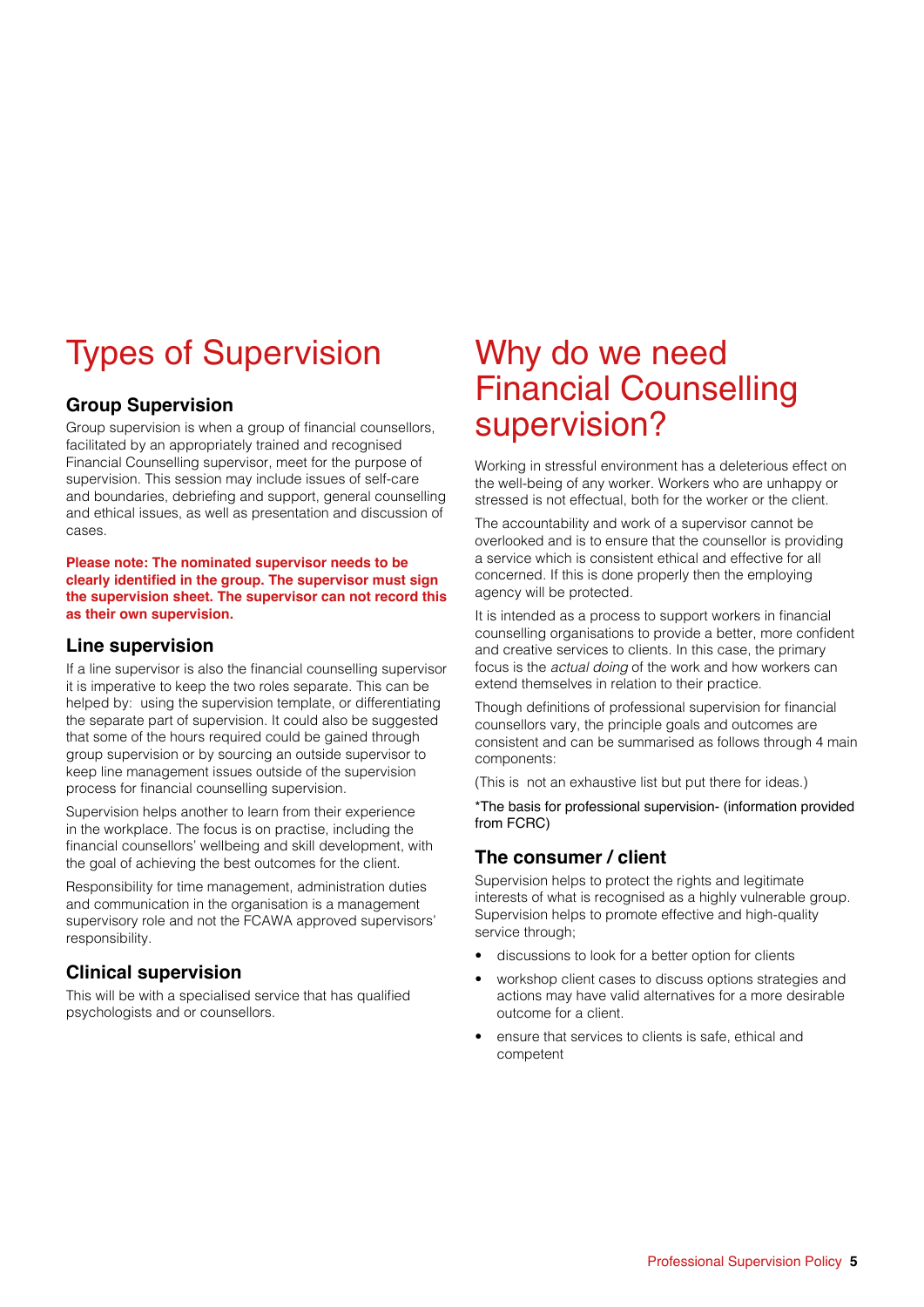### **The Financial Counsellor**

Supervision helps to provide knowledge skills and professional development for the worker to do his/ her work competently/ Supervision should also be a source of encouragement and support to the worker through;

- the opportunity to enhance existing skills and technical knowledge and develop knowledge for new skills
- providing assistance with ongoing professional development, enhancement of skills knowledge and ethics of supervisee
- to provide support and act as a mentor.
- to provide a reflective space and emotional support, and an opportunity for reflection and direction.

### Methods of providing Professional Supervision.

FCAWA recognises the uniqueness in the environment in which many of our financial counsellors are practicing. Nearly half of our financial counsellors work outside the metropolitan areas. Many work in agencies with only one financial counsellor, therefore there is a need to be creative and give support to those financial counsellors and agencies who may not find it easy to locate a supervisor.

With this in mind FCAWA supports a number of flexible and different ways of receiving supervision.

#### **Face to face**

One to one - face to face supervision. This is standard professional supervision incorporating the definitions and goals of this policy

#### **Telephone**

It is recognised that due to remoteness, time, travelling costs, face to face supervision may not be a practicable option. Under these circumstances a well conducted telephone supervision, incorporating the definition, goals and functions of supervision as in these guidelines may be a reasonable alternative.

- **• FCAWA Guide Note**
- This will be deemed as the same as one to one supervision.

#### **Skype or FaceTime.**

This will be deemed the same as one to one supervision .

#### **Group supervision**

This can be a group of financial counsellors facilitated by an approved Financila Counselling Supervisor (see requirements). This is particularly useful for financial counsellors working in nearby areas with a short supply of eligible supervisors.

#### **• FCAWA Guide Note**

Up to half of your required number of hours of supervision can be this type of supervision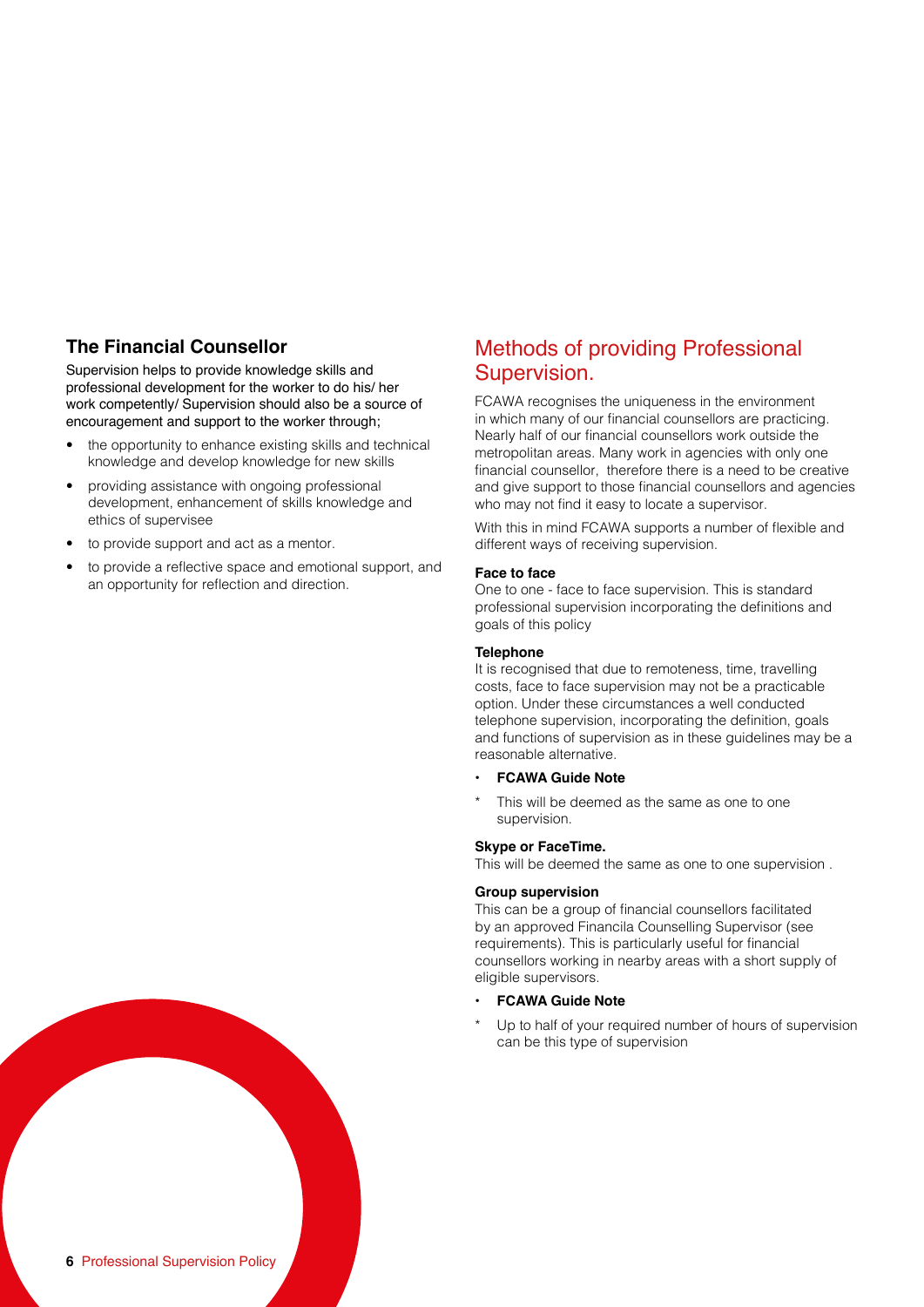## Required hours of supervision and frequency

The National Standards currently outline the minimum number of hours required per year. Some states have more than the minimum hours.

#### **Hours required**

The number of hours of professional supervision required per year is based on the number of hours worked per week by the financial counsellor.

For financial counsellors working 20 hours per week or more – a minimum of 10 hours per annum, per membership year (July to June) is required.

For financial counsellors working 20 hours of less per week, a minimum of 6 hours per annum, per membership year (July to June) is required.

#### **Frequency**

Ideally and where possible - once per month for full time workers and once every two months for part time, allowing for leave.

### Aspects of the professional supervision session

The essential feature is the relationship between supervisor and supervise that is a two-way relationship that allows for the cycle of experience, reflection analysis and action to occur in a respectful and confidential manner.

The supervision session it is suggested that:

- Free from interruptions
- Have a Specific dedicated time
- Planned supervision
- An agenda where possible
- Confidentiality and privacy ensured
- Supervisor / supervisee contract (see attachment)
- A written record

FCAWA will develop detailed guidelines for Supervisors after agreement on this policy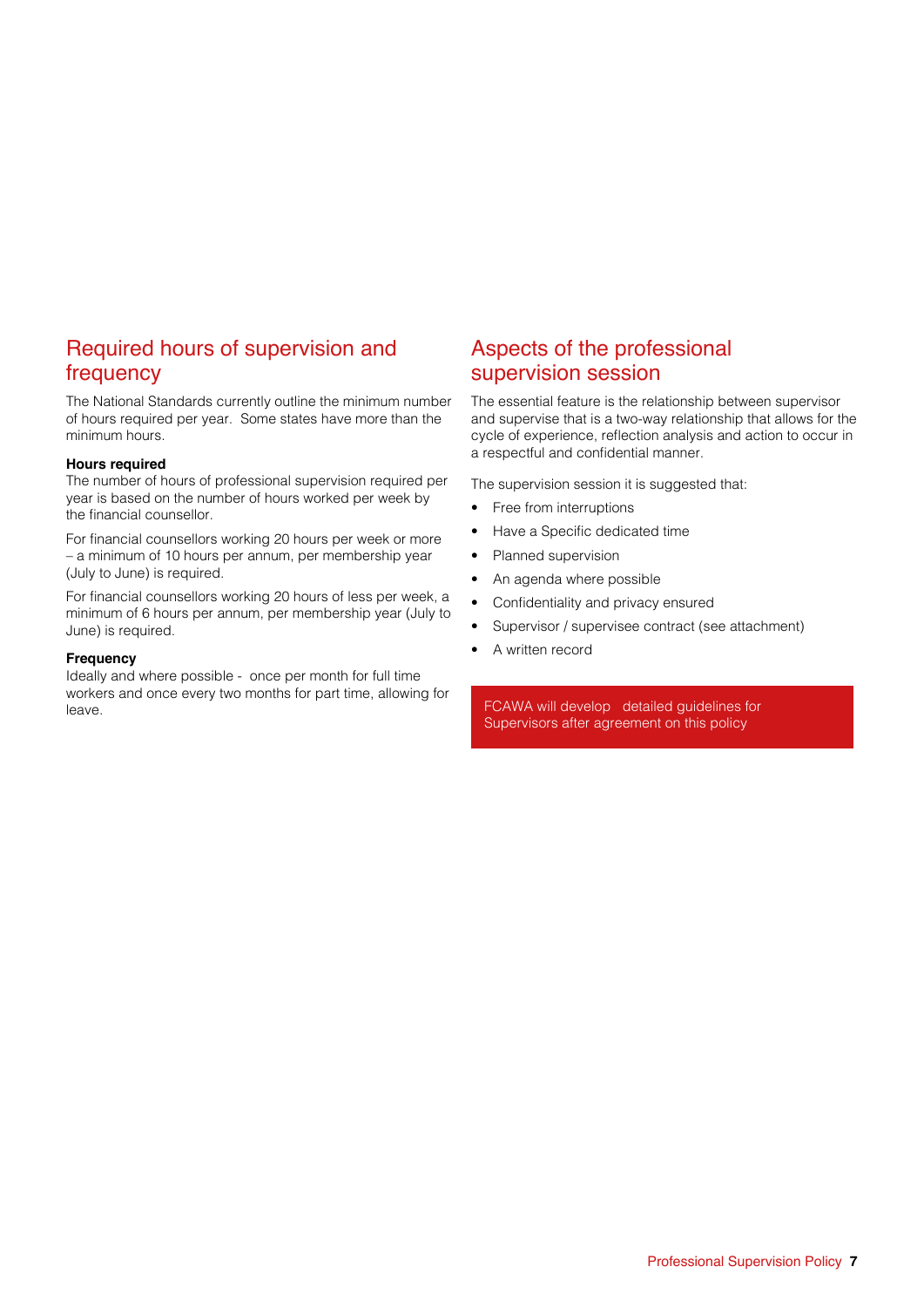## Requirements to be a Financial Counselling **Supervisor**

#### **The minimum eligibility requirements for a financial counselling supervisor are**

#### **(a) Accredited members of FCAWA and**

- Practising financial counsellors with a minimum of 3 years' experience and
- Completed an approved FCAWA course and
- Make an application to FCAWA which then recognises you as an approved supervisor or

#### **(b) Another suitable qualification / person as approved by a state or territory financial counselling association.**

#### **Clarification - Three years' experience**

In addition to the National Standards FCAWA require a person to have been working as an accredited financial counsellor for 3 years full time. This means that from the time they have achieved their diploma they then need to have completed for three years full time work as a financial counsellor.

FCAWA will formalise the process of supervisor approval by sending a letter **and certificate** to the applying supervisor after receipt and acceptance of application.

#### **Clarification - Another suitable qualification**

We know how difficult it can to obtain supervision especially in remote and regional area. To this end;

FCAWA will authorise senior solicitors to provide supervision in such cases where it isn't possible to receive financial counselling supervision through accredited members who obtain supervisor status. FCAWA will formalise this recognition in writing when information is provided on the solicitor's name and qualification.

### **Example**

Janet is an associate member working in a remote agency in the North West full time.

Janet has access to a senior solicitor from a regional town who works for a community legal centre.

The solicitor travels to her agency quarterly to meet with clients.

Janet gets 4 hours (40%) of her supervision from the solicitor.

She also has supervision from her line manager bi monthly- 6 hours – 50%

She joins group supervision via teleconference with other financial counsellors when the opportunity arises, possibly twice a year for an hour- 2 hour – 20%

**If Janet has formalised with FCAWA for her solicitor to be a supervisor (as per the policy) then Janet meets the requirements under the FCAWA supervision policy. The above scenario leaves Janet with some flexibility if circumstances change and to allow for leave etc.**

## Supervision and Leave of Absence

**Leave of absence – Accredited members**

**FCAWA will endorse those on LOA who were supervisors previously, to continue if other membership requirements supervision requirements are met.**

## Supervision Training by FCAWA

**FCAWA Supervision Training will be held annually at no cost to members. All potential supervisors must attend this training and then, at a minimum every three years, they need to repeat the training.**

Note: A Financial Counsellor can access other supervisor training, at their own cost, as long as it is FCAWA approved.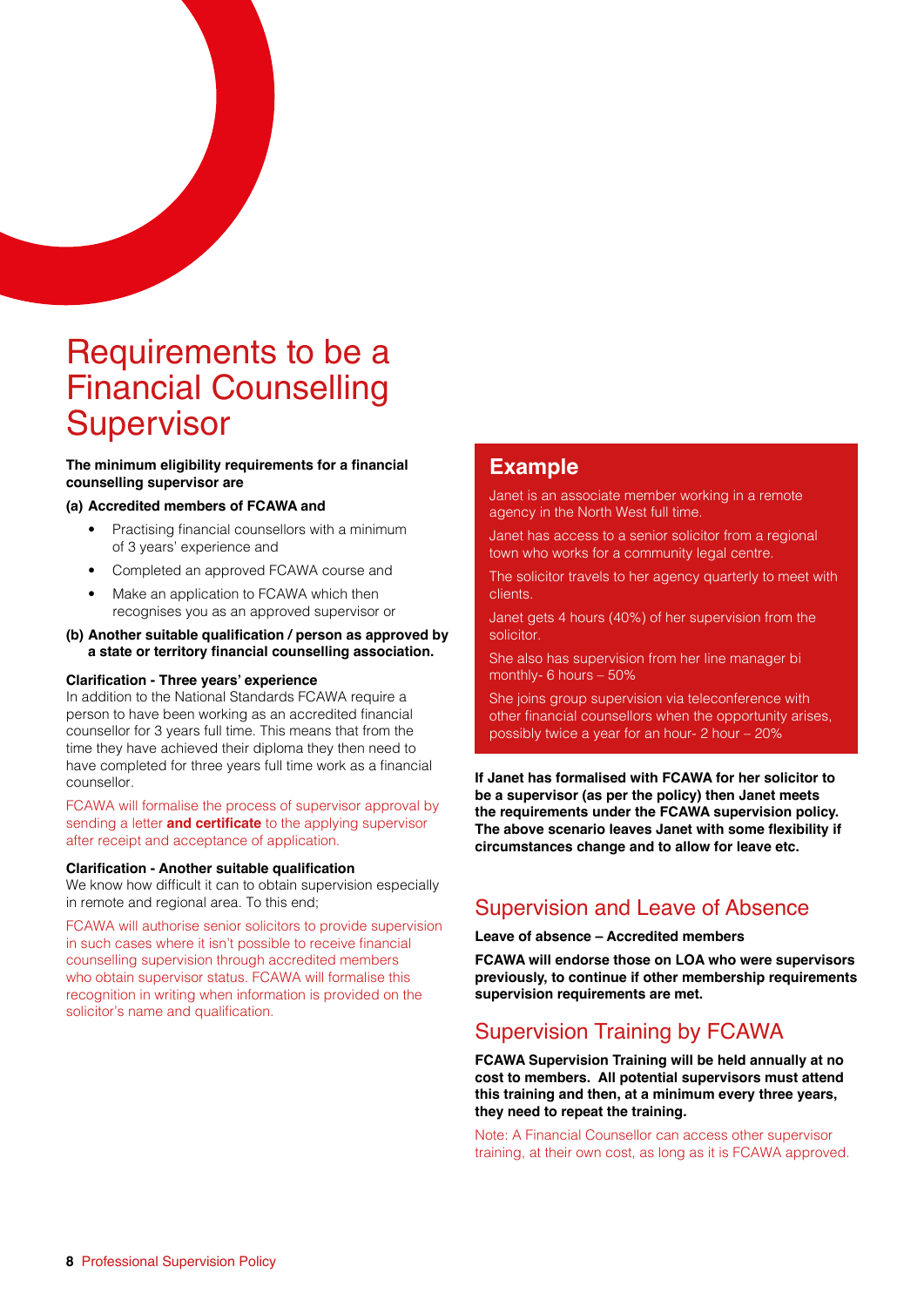### Professional indemnity insurance for supervisors

This has been a challenge for many agencies regarding who is liable for the insurance if their financial counsellors supervises outside of the employing agency.

#### **Professional Indemnity insurance is the responsibility of the agency that employs the supervisor.**

Note: If a supervisor acts in this role, in their own hours (away from the agency that employs them) or sets up in a private business, they are responsible for their own Professional Indemnity Insurance.

## Rights and responsibilities of supervisors / agencies and supervisees

For appropriate supervision to occur there needs to be responsibility from all concerned.

#### **Supervisee:**

- It is the responsibility of the supervisee to find an appropriate supervisor.
- Ensure supervision requirements are met for membership.
- Work with the supervisor to enable the best type of supervision when face to face is not available and negotiate times suitable to both.
- Use FCAWA supervision agreements/ or similar alternatives, and record time date and length of each session and maintain records that may need to be followed up and submit form along with membership renewal.

#### **Agencies**

- Support your supervisor to take on supervision outside of your agency where possible.
- Ensure your professional indemnity insurance is adequate to cover financial counsellors, (supervisors and students where applicable).

#### **Supervisors**

- If planning to supervise outside of agency ensures agency approval and professional indemnity is sourced.
- Ensure confidentiality for the supervisee unless harm could be inflicted to self or others, then the supervisor has a duty of care to act.
- Both the supervisee and supervisor to keep records of supervision.

## Governance and compliance

- FCAWA will appoint an executive committee member and the compliance officer to oversee a grievance procedure for supervision from members.
- FCAWA will investigate supervision complaints and applications for special consideration
- FCAWA will maintain that Accredited and Associate membership is reliant upon the supervision requirements being met
- FCAWA may complete a random audit of member's applications

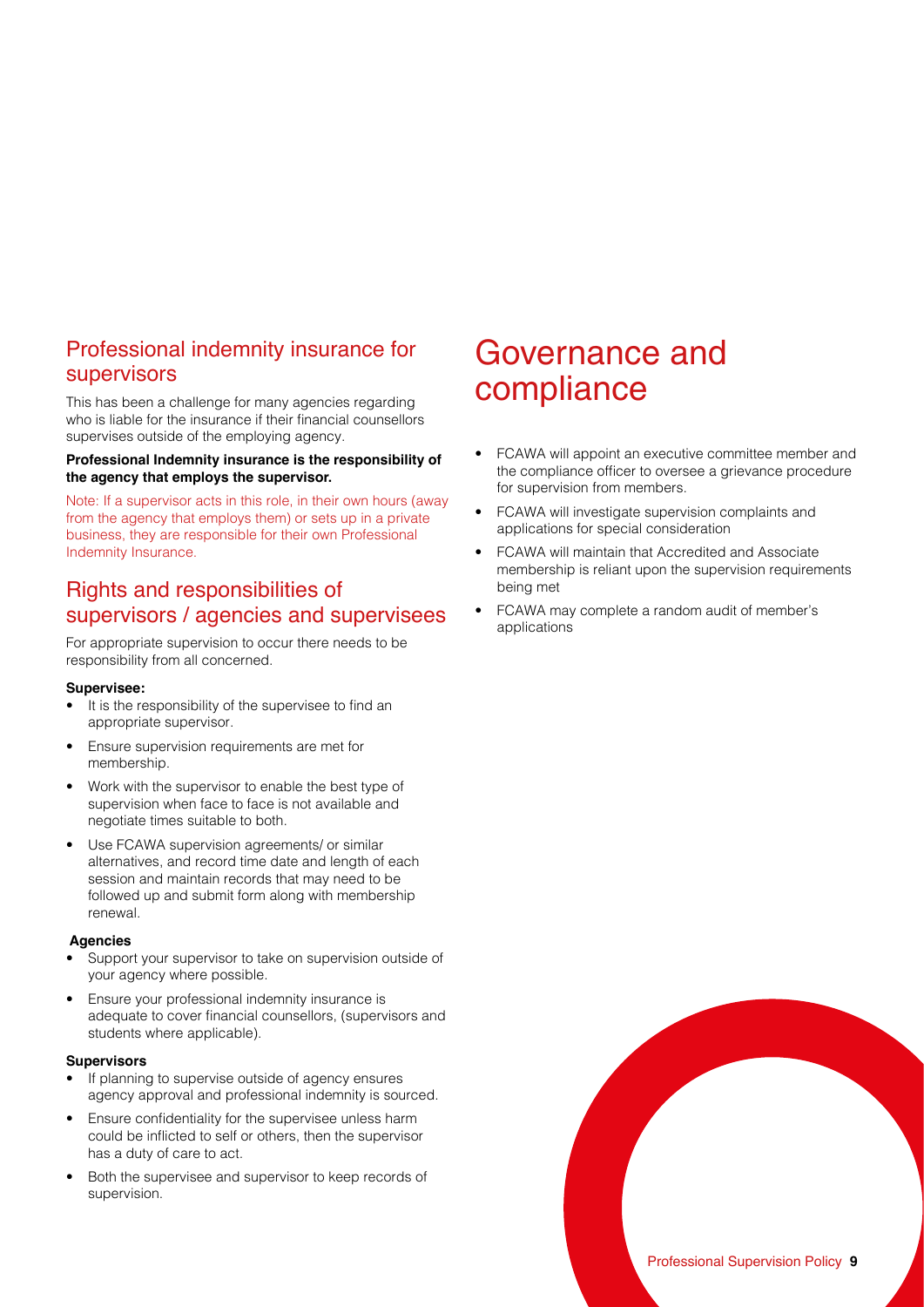## Recommendations and Summary

There is no doubt that good supervision for those working in stressful and emotional environments can have very positive outcomes not only for the counsellor but also for the agency concerned. The accountability of the supervisor is to ensure that a financial counsellor is providing a service which is consistent ethical and effective for all concerned and ultimately the employing agency will be protected.

The need to develop a more comprehensive and nationally recognised training program is currently being developed to improve the knowledge and support of financial counselling supervisors. However, there are many out there who are doing a good job who are highly qualified and highly effective.

FCAWA wants to work with agencies, supervisors, financial counsellors and all concerned to get supervision in the forefront of everyone mind and embrace the concept.

#### **Regulatory requirements in the ASIC exemption also state that:**

**In order to obtain this relief, individual financial counsellors must also be members of, or be eligible to be members of, a recognised National or State Financial Counselling Association. Membership requirements themselves set standards about conflicts of interest and professional conduct**

ASIC Corporations (Financial Counselling Agencies) Instrument 2017/792

The National Standards act as a starting point, FCAWA in working with agencies have added clarification around some of the points discussed, we ask agencies to support their financial counsellors to obtain their supervision, and make their supervisors available to other financial counsellors in other agencies wherever possible.

- 1. FCAWA are aiming for a structured policy around the issue of supervision and will be working with FCA at a national level to achieve this as well. We also require the approval and support of agency managers and financial counsellors to own the policy and work with FCAWA in working with us to resolve discrepancies and to inform us.
- 2. FCAWA expects that from 1 December 2017 members will be compliant with the policy.
- 3. FCAWA will continue to work on further guidelines for supervisor's.
- 4. FCAWA will provide supervision training annually.
- 5. FCAWA will participate in consultations with respect to supervision and the national standards.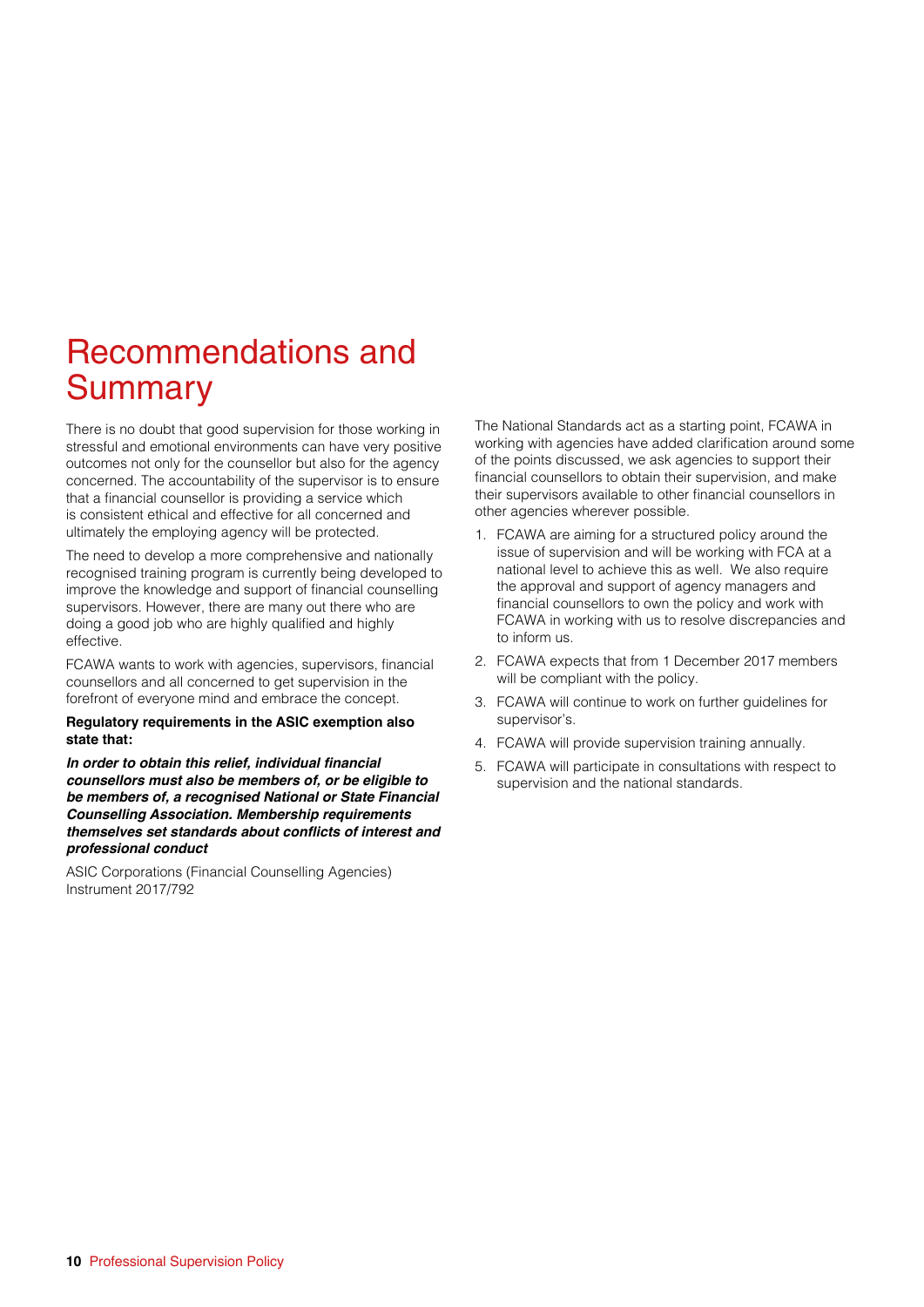

## Appendix: 1

National standards - Supervision applies to Associate members and full/ Accredited members

## Requirement for Supervision

If working as a financial counsellor:

- Employed 0.5 FTE or more minimum of 10 hours per membership year; or
- Employed less than 0.5 FTE minimum 6 hours per membership year.

## Requirements to be a Supervisor

To be a financial counselling supervisor a person must hold the Diploma of Community Services (Financial Counselling) and have:

- Three years FTE financial counselling experience OR
- Another suitable qualification, as approved by a State or Territory financial counselling association.
- A supervisor must also have completed a suitable course in professional supervision acceptable to their State or Territory association.

## Definition of Supervision

Professional supervision supports the work of a financial counsellor. The supervision process provides a forum to discuss casework, clinical aspects of the role and the counsellor's emotional and psychological wellbeing.

Professional supervision is an equal relationship founded on mutual trust and respect.

• Whereas Line management supervision is a different process to professional supervision.

## Supervision Agreement

This form is to be completed at the beginning of the supervision process. It identifies what the financial counsellor and supervisor want and will contribute to the supervision process. It provides a chance to discuss any difficulties that may arise.

Content and focus of supervision will be based on:

- Reviewing your work via discussion, reports, observations
- Agreeing and monitoring action plans
- Development of your skills, knowledge and value base by reflecting on your performance
- Identifying your development needs, interests, goals and action plans
- Providing space for you to reflect more generally on your experience of, and feelings about your work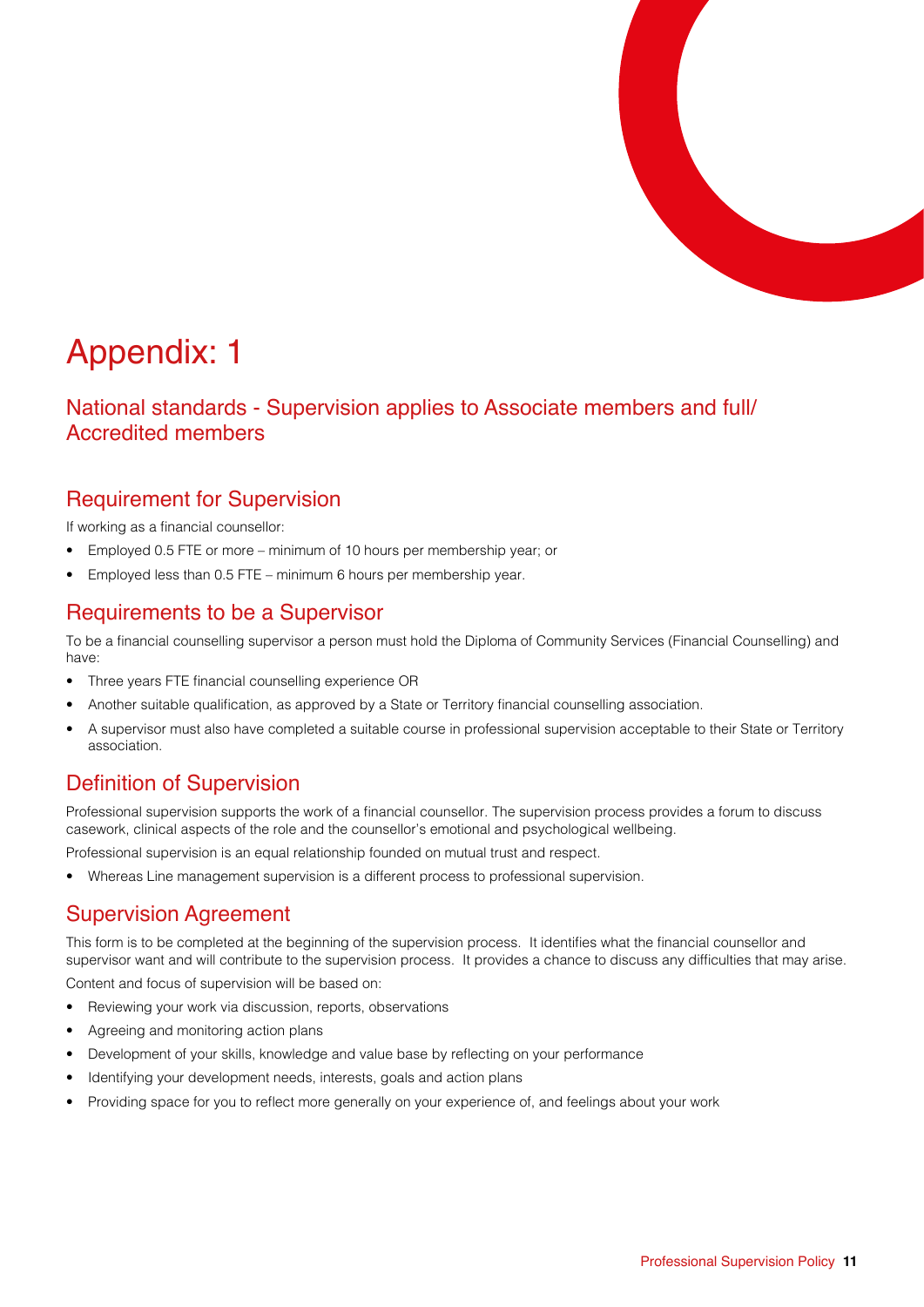## Making supervision work: what each agree to contribute

| The financial counsellor (Supervisee):    |                                                             |
|-------------------------------------------|-------------------------------------------------------------|
| What I want from you as my supervisor:    |                                                             |
|                                           |                                                             |
|                                           |                                                             |
|                                           | What I will contribute as the Supervisee to make this work: |
|                                           |                                                             |
|                                           |                                                             |
| The FCAWA Supervisor:                     |                                                             |
| What I want from you as a supervisee:     |                                                             |
|                                           |                                                             |
|                                           |                                                             |
| What I will contribute to make this work: |                                                             |
|                                           |                                                             |
|                                           |                                                             |
| To consider together:                     |                                                             |
|                                           | What we will do if there are difficulties working together: |
|                                           |                                                             |
|                                           |                                                             |
| Other comments:                           |                                                             |
|                                           |                                                             |
|                                           |                                                             |
|                                           |                                                             |
|                                           |                                                             |
| Name of Supervisor:                       |                                                             |
| Signature of Supervisor                   |                                                             |
| Date:                                     |                                                             |
| Name of Supervisee:                       |                                                             |
| Signature of Supervisee:                  |                                                             |
| Date:                                     |                                                             |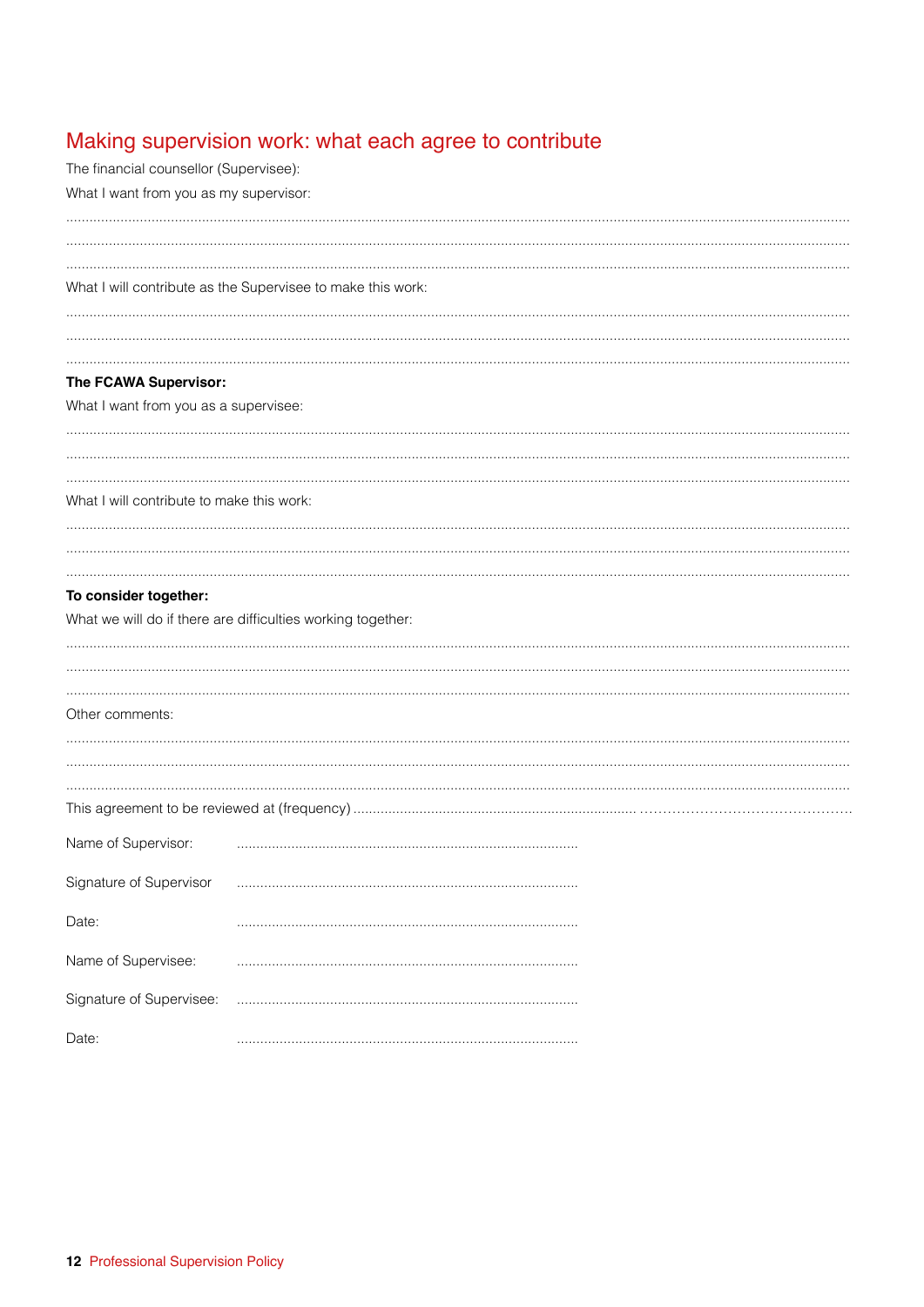## Membership Compliance Policy

As per the Constitution, this Policy covers members who do not comply with membership requirements and sets out the procedure to be followed for non-compliance and the appeals process.

#### **Refusal of Applications for Membership (in accordance with the Constitution)**

- 1. A person whose application for membership has been refused will have any fees paid by that person refunded and will not be eligible to apply again for membership within three months from the date of refusal.
- 2. A person, to whom a notice of refusal of membership is given, either wholly or for a particular category of membership, may appeal in accordance with the Constitution.

## Policy for Non-Compliance

If a renewing member fails to meet the required amount of Professional Development and or Supervision for their level of membership the following procedure will apply:

- 1. Renewing member will be notified in writing that they have failed to meet the requirement and asked to check their records carefully in case something had been missed.
- 2. If requirements are not met, the member will be asked to provide a written plan on how they can make up those Professional Development points and supervision hours over the next 12 months to the Membership Secretary within 28 days.
- 3. If the member fails to submit their plan within the required 28 days as per their membership may be suspended. The process for this will be described in the organisations constitution.

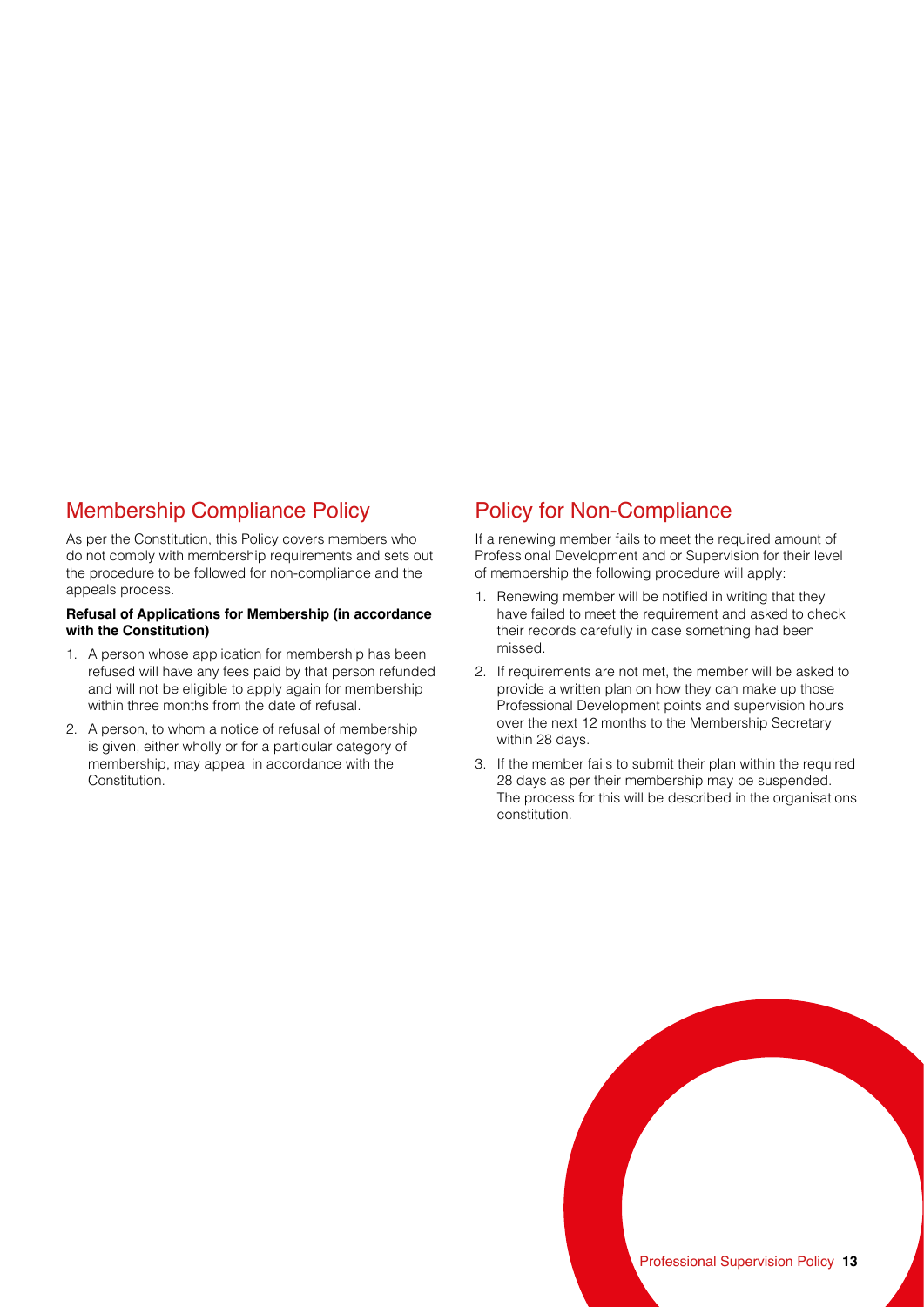## Compliance Flow Chart



**If the member fails to meet their membership requirements and complete their plan within the 12 month period, their membership may be suspended**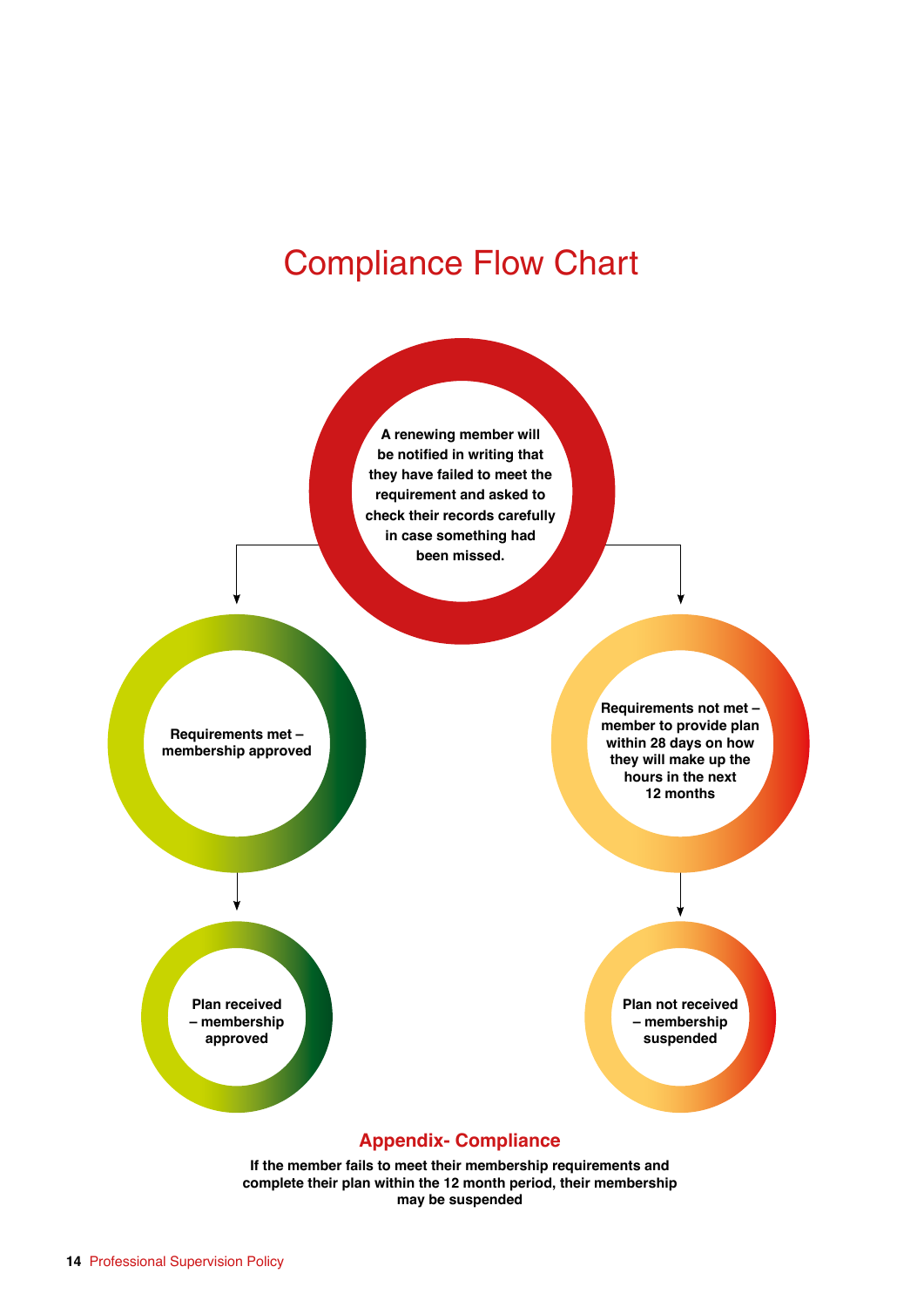## **Notes**